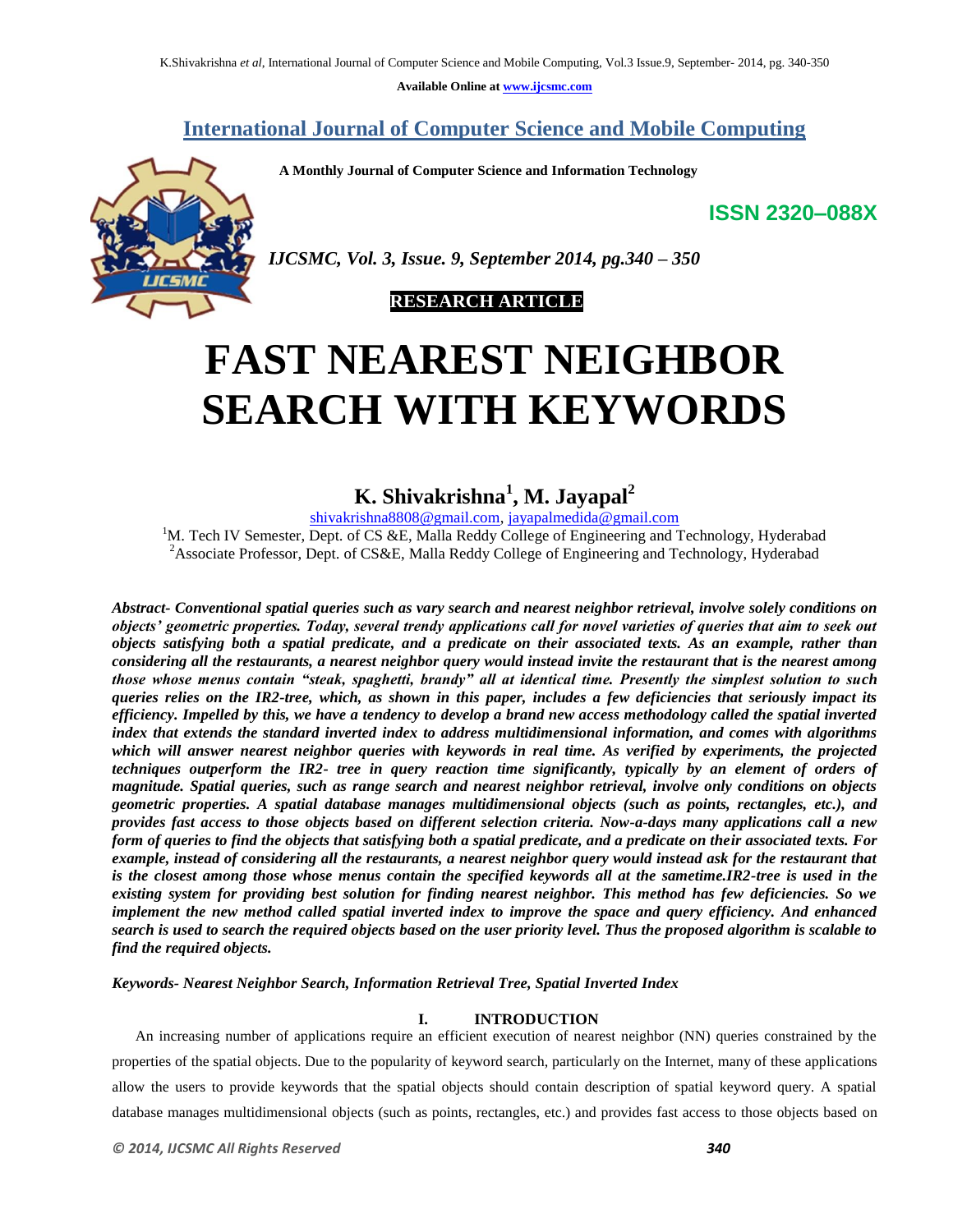#### K.Shivakrishna *et al*, International Journal of Computer Science and Mobile Computing, Vol.3 Issue.9, September- 2014, pg. 340-350

different selection criteria. The importance of spatial databases is, the real entities are represented in a geometric manner. For example, locations of restaurants, hotels, hospitals and so on are represented as points in a map, while larger areas such as parks, lakes and landscapes as a combination of rectangles. Queries focus on objects' geometric properties only, such as whether a point is in a rectangle or how close two points are from each other. Some modern applications that call for the ability to select objects based on both of their geometric coordinates and their associated texts.

For example, it would be useful if a search engine can be used to find the nearest restaurant that offers "steak, spaghetti and brandy" all at the same time. Note that this is not the "globally" nearest restaurant, but the nearest restaurant among only those providing all the demanded foods. In this paper, we design another form of inverted index that is optimized for multidimensional points and it is named as spatial inverted index (SI-index). This access method incorporates point coordinates into a conventional inverted index with small extra space. An SI-index preserves the spatial locality of data points and comes with an R-tree built on every inverted list at little space overhead. As a result, it offers two competing ways for query processing. We can (sequentially) merge multiple lists very much like merging traditional inverted lists by ids. Alternatively, we can also influence the R-trees to browse the points of all relevant lists in ascending order of their distances to the query point.

#### We present a method to efficiently answer top-k spatial

Keyword queries, which is based on the tight integration of data structures and algorithms used in spatial database search and Information Retrieval (IR).In particular, our method consists of building an Information Retrieval R-Tree (IR2-Tree), which is a structure based on the R-Tree . At query time an incremental algorithm is employed that uses the IR2-Tree to efficiently produce the top results of the query. The IR2-Tree is an R-Tree where a signature (Fallouts and Christodoulakis) is added to each node v of the IR2-Tree to denote the textual content of all spatial objects in the sub tree rooted at v. Our top-k spatial keyword search algorithm, which is inspired by the work of Hjaltason and Samet , exploits this information to locate the top query results by accessing a minimal portion of the IR2-Tree.

This work has the following contributions:

• The problem of top-k spatial keyword search is defined.

• The IR2-Tree is proposed as an efficient indexing Structure to store spatial and textual information for a set of objects. Efficient algorithms are also presented to maintain the IR2-Tree, that is, insert and delete objects.

• An efficient incremental algorithm is presented to answer Top-k spatial keyword queries using the IR2 -Tree. Its performance is evaluated and compared to current approaches. Real datasets are used in our experiments that show the significant improvement in execution times. Note that our method can be applied to arbitrarily-shaped and multi-dimensional objects and not just points on the two dimensions, which are used in our running examples for clarity.



Fig.. (a) Shows the locations of points and (b) gives their associated texts.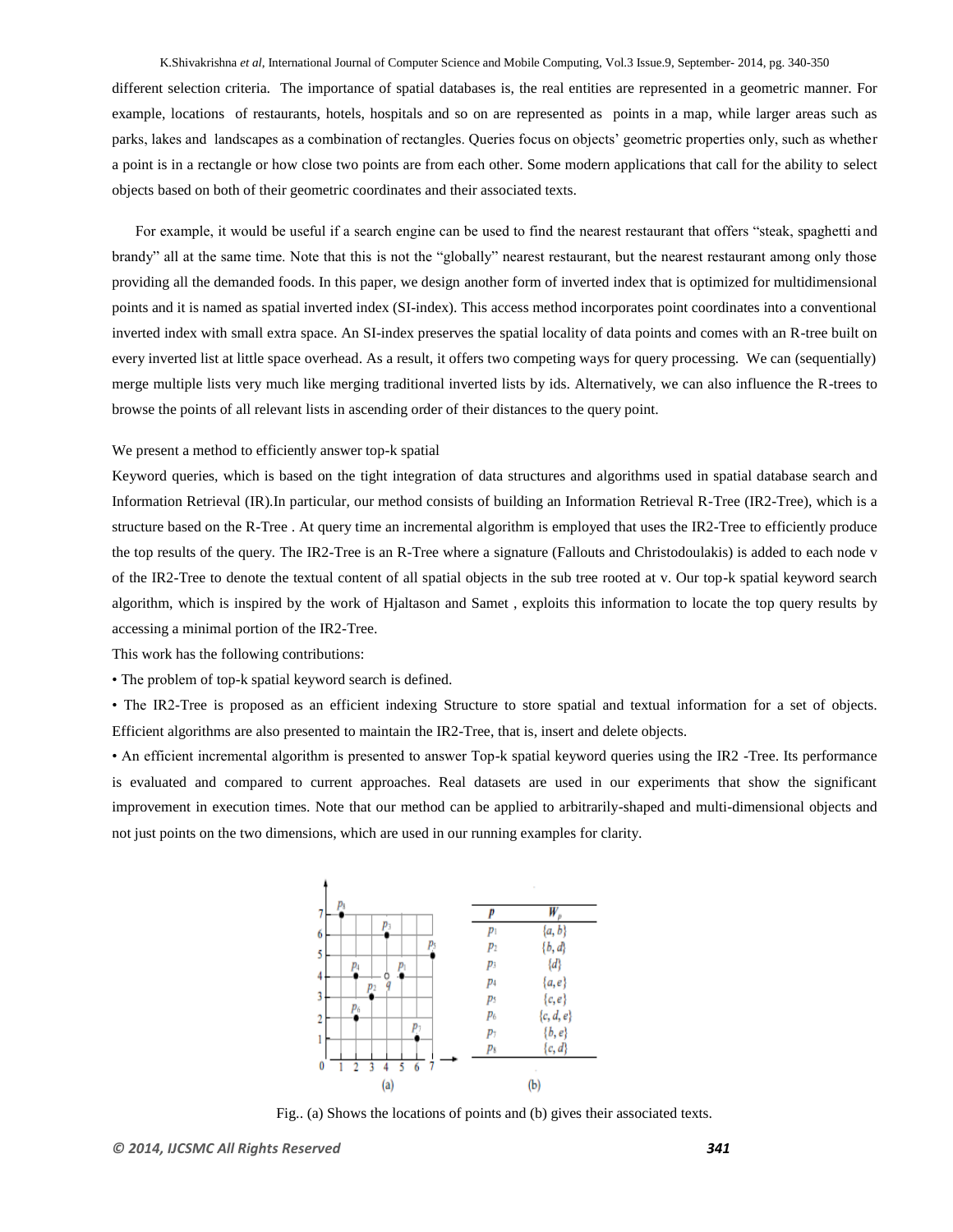#### **II. RELATED WORK**

## **A. k Nearest Neighbor Queries**

In spatial databases, k nearest neighbor (kNN) and range queries are fundamental query types. These two types of spatial queries have been extensively studied and applied in various location-based service (LBS) applications. The solutions for nearest neighbor queries are designed in the context of spatial databases. In addition, a Voronoi diagram-based solution for kNN searches in spatial databases is presented in by partitioning a large regions to small Voronoi regions and pre-computing distances both within and across the regions. Because most Dijkstra's algorithm-based kNN solutions have been shown to be efficient only for short distances, Hu et al. proposed an efficient index (distance signature) for distance computation and query processing over long distances. Their technique discretizes the distances between objects and network nodes into categories and then encodes these categories to execute the kNN search process. In order to speed up kNN searches, Samet et al. designed an algorithm to compute the shortest paths between all the vertices in the network and employing a shortest path quadtree to capture spatial coherence. With the algorithm, the shortest paths between all possible vertices can be computed to answer various kNN queries on a given spatial network. Nevertheless, all the above mentioned techniques mainly focused on the distance metric. They did not consider text description (keywords) of spatial objects in their query evaluation processes

## **B. Text Retrieval**

Text retrieval is another important topic related to spatial Keyword queries. There are two main indexing techniques, inverted files and signature files, widely utilized in text retrieval systems. According to experiments made by Zobel et al., signature files require a much larger space to store index structures and are more expensive to construct and update than inverted files. The inverted files outperform Signature files in most cases. Although these methods Perform quite well in text retrieval applications, none of them can efficiently process spatial keyword queries. In other words, it is impractical to answer spatial keyword queries by simply employing approaches introduced in the previous subsection. An effective way to handle spatial keyword queries is to combine the two groups means Nearest neighbor queries and Text retrieval.

## **C. Spatial Keyword Query**

Many solutions have been developed to evaluate spatial keyword queries. Location-based web search is studied by Zhou et al. to find web pages related to a spatial region. They described three different hybrid indexing structures of integrating inverted files and R\*-trees together. According to their experiments, the best scheme is to build an inverted index on the top of R\*-trees. In other words, the algorithm first sets up an inverted index for all keywords, and then creates an  $R^*$ -tree for each keyword. This method performs well in spatial keyword queries in their experiments, but its maintenance cost is high. When an object insertion or deletion occurs, the solution has to update the R\*-trees of all the keywords of the object. Cong et al. illustrated a hybrid index structure, the IR-tree, which is a combination of an R-tree and inverted files to process location-aware text retrieval and provide k best candidates according to a rank system. It minimizes areas of enclosing rectangles and maximizing text into account during construction procedures. Felipe et al. developed a novel index, IR2-Tree which integrates an R-tree and signature files together, to answer top- k spatial keyword queries. They record signature information in each node of R-trees in order to decide whether there is any object which satisfies both spatial and keyword constraints simultaneously. However, the size of space for storing signatures in each node is decided before IR2-Tree construction. Once the IR2-Tree has been built, it is impossible to enlarge the space unless the tree is reconstructed. If the number of keywords grows quickly, a system will spend a lot of time repeatedly rebuilding the IR2-Tree. Hariharan et al. proposed an indexing mechanism,  $KR*$ -tree, which combines an  $R*$ -tree and an inverted index. The difference between their solution and is that they only store related keywords in each node of an  $R^*$ -tree in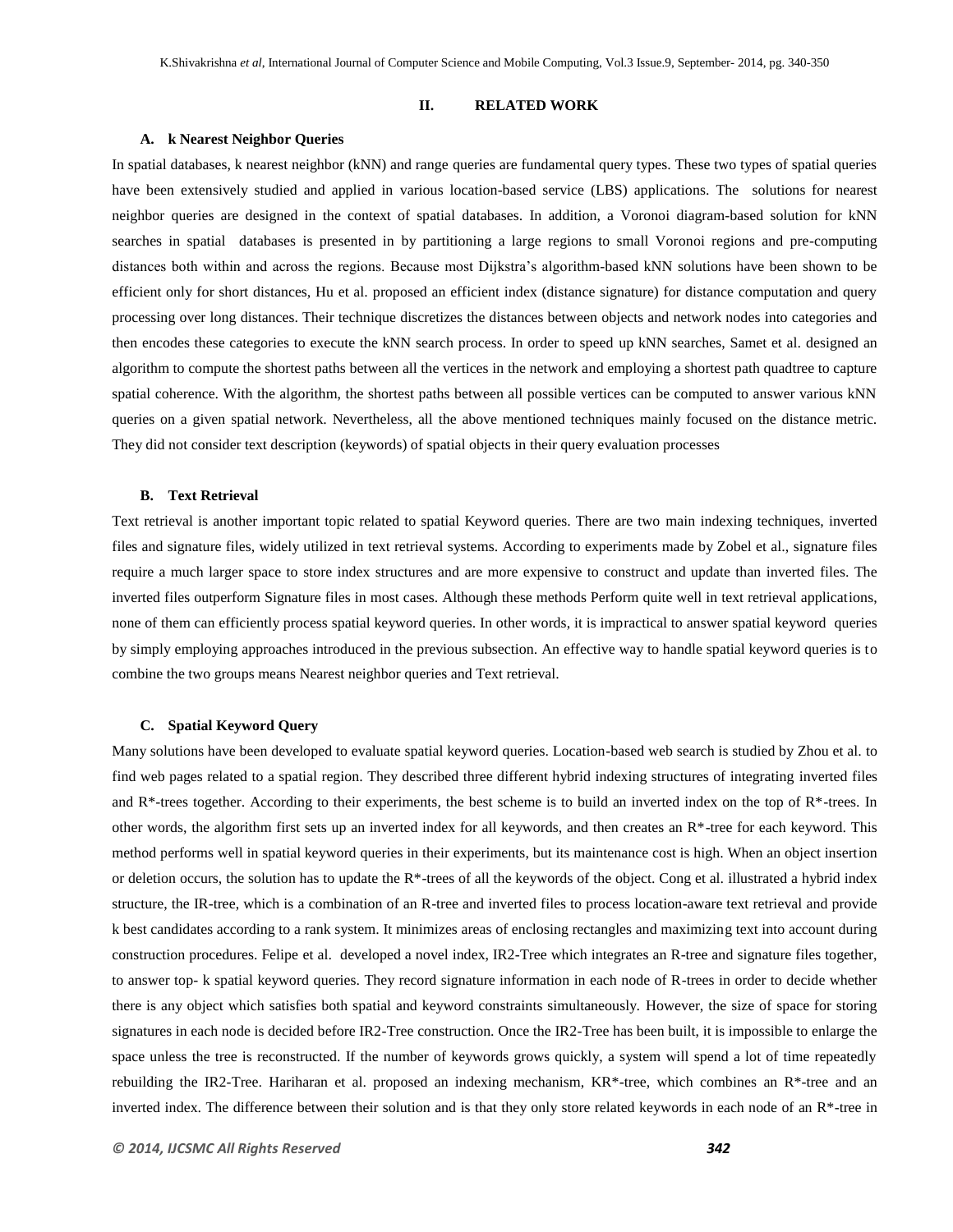K.Shivakrishna *et al*, International Journal of Computer Science and Mobile Computing, Vol.3 Issue.9, September- 2014, pg. 340-350

order to avoid merging operations to find candidates containing all keywords. If the number of keywords that appear in each node varies. However, such a complicated indexing technique has a high maintenance cost as well. Although there are a number of previous studies on spatial keyword queries, most of their solutions can only evaluate queries in Euclidean spaces. This limitation is due to the adoption of the R-tree (or its variants), which cannot index spatial objects based on network distances, into their hybrid index structures.

## **III. EXISTING SYSTEM**

Existing works mainly focus on finding top-k nearest Neighbors, where each node has to match the whole Querying keywords .It does not consider the density of data objects in the spatial space. Also these methods are low efficient for processing query. The existing data structure called the IR2-tree was used for processing the query. But IR2-tree has a drawback of signature files: false hits. That is, a signature file, due to its conservative nature, it searches to some objects, even though they do not have the keywords. The penalty thus caused is the need to verify an object whose satisfying a query or cannot be resolved using only its signature, but requires loading its full text description, which is expensive due to the resulting random accesses.

## **IV. PROPOSED SYSTEM**

A spatial database manages dimensional objects (such as points, rectangles, etc.) and provides quick access to those objects. The importance of spatial databases is, it represents entities of reality in geometric manner. For example, locations of restaurants, hotels, hospitals are described as points in map, whereas larger extents like parks, lakes and landscapes as a mix of rectangles. In this paper we design a proposed system called spatial inverted index (SI-index).SI-preserves the spatial location of data points and builds R-tree on every inverted list at little space overhead.



Fig. Example of an IR2 -tree. (a) shows the MBRs of the underlying R-tree and (b) gives the signatures of the entries.

## **V. SPATIAL INVERTED INDEX ALGORITHM**

The kNN spatial keyword query process is shown in Algorithm. The inputs to the algorithm are the query point q, the boundary object BO , the parameter k and keyword Kw. The kNN result returned by the server is retrieved by calling BO.result () on line 2. H is a min-heap which sorts points according to their distances to query q. First (lines 3-12), the algorithm constructs the boundary cell (BC) of the first object p1 and checks whether q falls inside BC (p1). If not, p1 is not the first NN and the verification process fails. Otherwise, p1 is verified as the first NN and is added to the Visited set. The subsequent for loop (lines 13-22) iterates through all objects in L (kNNs from the BO) and performs the following operations: 1) if the neighbor of the last verified object (L[i]) has not been visited yet, it is inserted into the min-heap H and the Visited set (lines 14-18) and 2) it compares the next object in the result set  $(L[i+1])$  with the top of H (lines 19-21). If they are identical,  $L[i+1]$  is verified as the next NN. Otherwise, verification fails and the program returns false.

*© 2014, IJCSMC All Rights Reserved 343*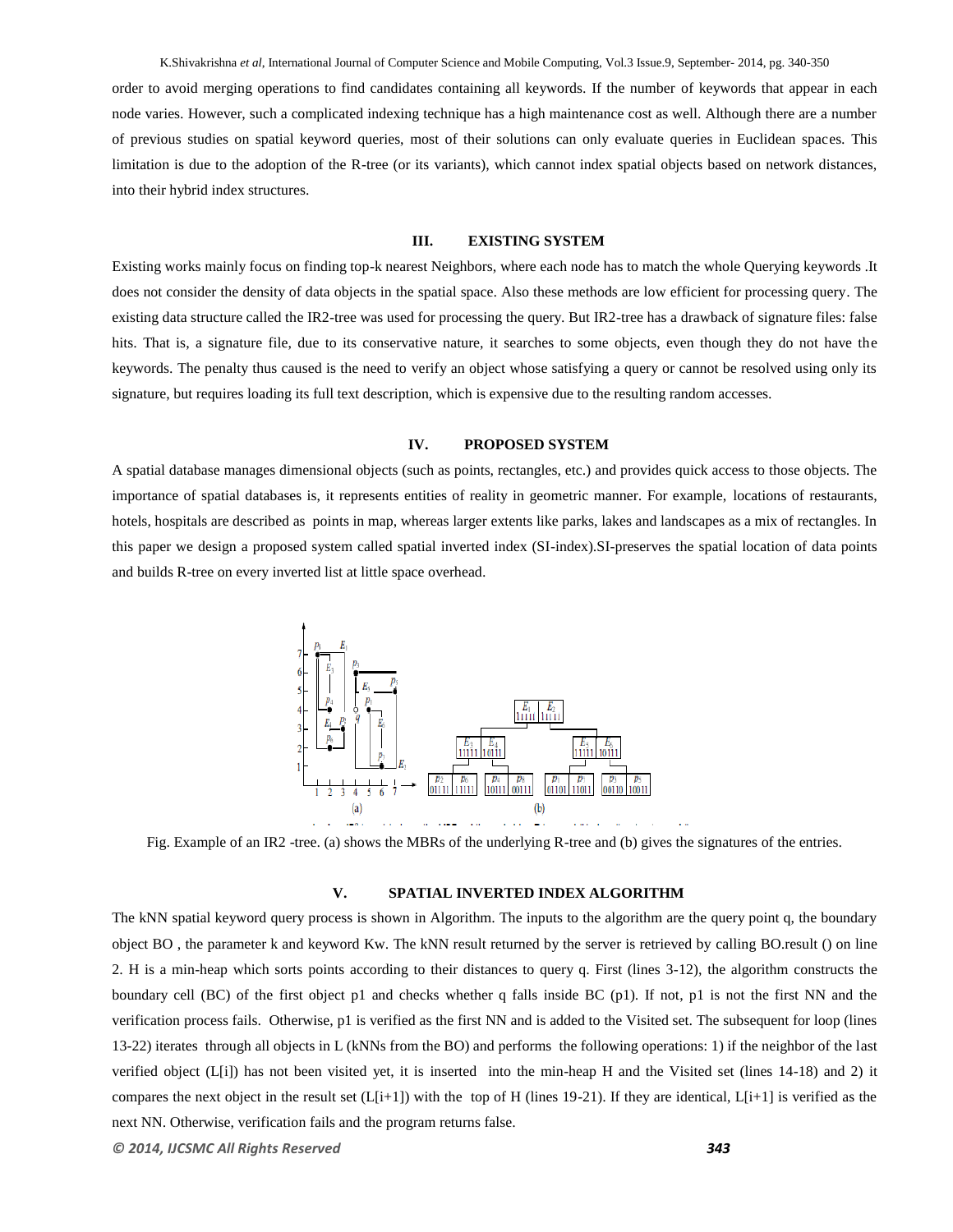Algorithm 1: KNN (q, BO, K, Kw)

```
1: H \leftarrow \emptyset; visited \leftarrow \emptyset2: L ← BO.result ( ); p1=L[1];
3: BCP \leftarrow compute BC( p1);
4: if ( q \notin BCP ) then
5: return false; {the first NN fails}
6: else 
7: if (Kw \in p1) then
8: visited.add ( p1);
9: else
10: return false;
11: end if
12: end if
13: for i=1 to k-1 do
14: for all (n \in L[i]. Neighbors) do
15: if ( n \notin visited) then
16: visited.add (n);
17: end if
18: end for
19: if (L [i+1].location \neq H.pop()) then
20: return false; {the (i+1) th NN fails }
21: end if
22: end for
23: return true;
```
## **VI. FEATURES OF THE MECHANISMS**

## *A. Approximate string search*

We refer to the problem of conjunctive keyword search with relaxed keywords as *approximate keyword search*. An important subproblem of approximate *keyword* search is that of approximate *string* search, defined as follows. Given a collection of strings, find those that are similar to a given query string. There are two main families of approaches to answer such queries. (1) Trie based method: The string collection is stored as a trie (or a suffix tree). For answer an approximate string query, we traverse the trie and prune subtrees that cannot be similar to the query. Popular pruning techniques use an NFA or a dynamic programming matrix with backtracking. (2) Inverted-index method: Its main idea is to decompose each string in the collection to small overlapping substrings (called grams) and build an inverted index on these grams. More details on fast indexing and search algorithms can be found in.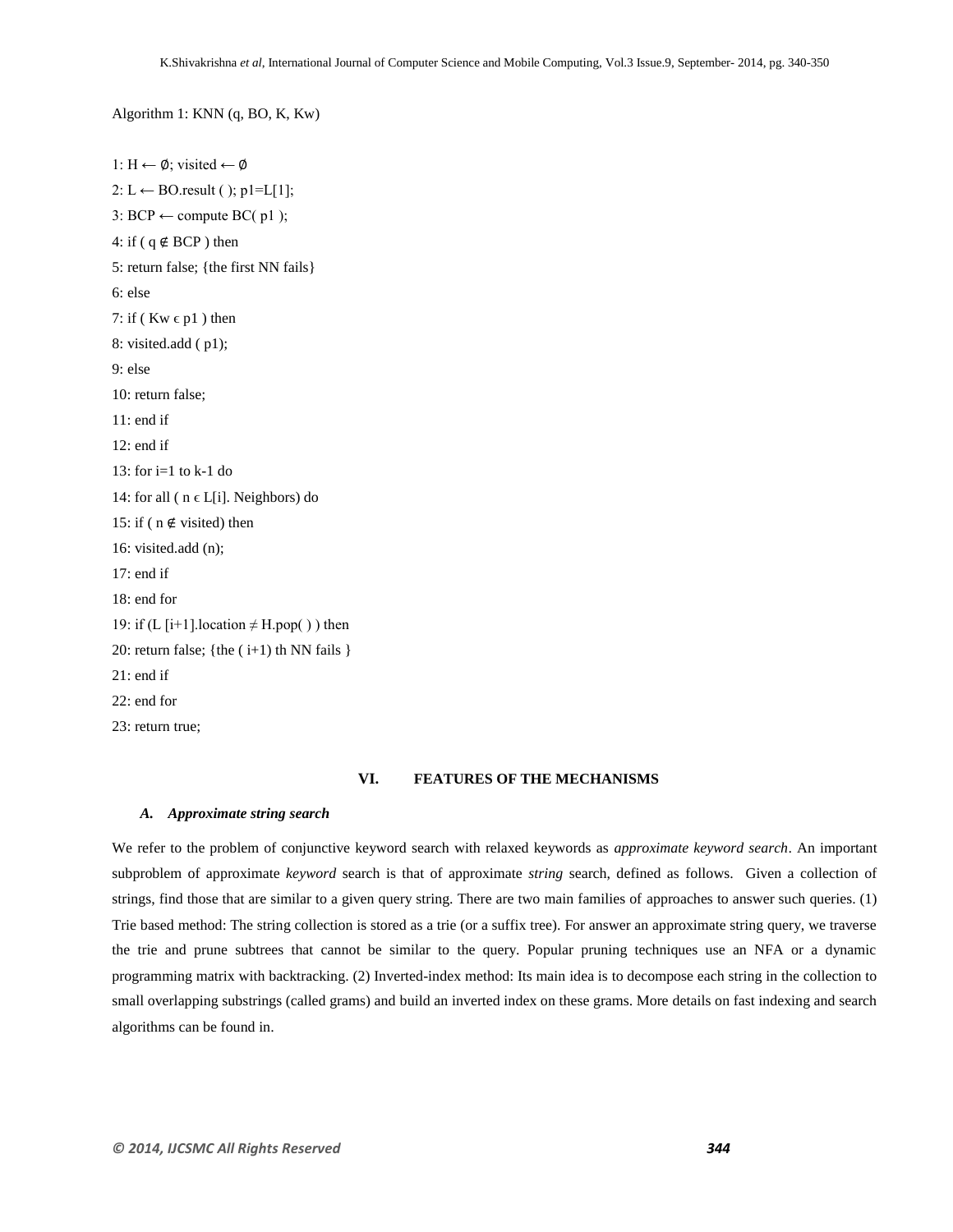#### *B. Spatial approximate-keyword search*

Yao et al proposed a structure called MHR-tree to answer spatial approximate-keyword queries. They enhance an R-tree with min-wise signatures at each node to compactly represent the union of the grams contained in objects of that subtree. They then use the concept of set resemblance between the signatures and the query strings to prune branches in the tree. The main advantage of this approach is that its index size does not require a lot of space since the min-wise signatures are very small. However, the method could miss query answers due to the probabilistic nature of the signatures. Sattam Alsubaiee. et.al, we study how to support approximate keyword search on spatial data. Answering such queries efficiently is critical to these Web sites to achieve a high query throughput to serve many concurrent users. Although there are studies on both approximate keyword search and location-based search, the problem of supporting both types of search simultaneously has received little attention. To answer such queries, a natural index structure is to augment a tree-based spatial index with approximate string indexes such as a gram-based inverted index or a trie-based index. The main focus of this work is a systematic study on how to efficiently combine these two types of indexes, and how to search the resulting index (called LBAK-tree) to find answers.

#### *C. Nearest Neighbor and Top-k Queries*

The processing of *k*-nearest neighbor queries (*k*NNs) in spatial databases is a classical subject. Most proposals use index structures to assist in the *k*NN processing. Perhaps the most influential *k*NN algorithm is due to Roussopoulos et al. In this solution, an R-tree indexes the points, potential nearest neighbors are maintained in a priority queue, and the tree is traversed according to a number of heuristics. Other branch-and-bound methods modify the index structures to better suit the particular problem addressed. Hjaltason and Samet propose an incremental nearest neighbor algorithm based on an R\*-tree.

#### *D. Location-Aware Text Retrieval Queries*

Profitable search engines such as Google and Yahoo! have introduced local search services that appear to focus on the retrieval of local content, e.g., related to stores and restaurants. However, the algorithms used are not publicized. Much attention has been given to the problem of extracting geographic information from web pages. The extracted information can be used by search engines. McCurley covers the notion of geo-coding and describes geographic indicators found in pages, such as zip codes and location names. Recent studies that consider location-aware text retrieval constitute the work most closely related to this study. Zhou et al.tackle the problem of retrieving web documents relevant to a keyword query within a pre-specified spatial region. They propose three approaches based on a loose combination of an inverted file and an  $R^*$ - tree. The best approach according to their experiments is to build an  $R^*$ -tree for each distinct keyword on the web pages containing the keyword. As a result, queries with multiple keywords need to access multiple R\*-trees and to intersect the results. Building a separate R\*-tree for each keyword also requires substantial storage.

Ian De Felipe.et.al, the problem of top k spatial keyword search is defined. The IR2-Tree is proposed as an efficient indexing structure to store spatial and textual information for a set of objects. Efficient algorithms are also presented to maintain the IR2- Tree, that is, insert and delete objects. An efficient incremental algorithm is presented to answer top-k spatial keyword queries using the IR2-Tree. We present a method to efficiently answer top-k spatial keyword queries, which is based on the tight integration of data structures and algorithms used in spatial database search and Information Retrieval (IR). In particular, this method consists of building an Information Retrieval R-Tree (IR2- Tree), which is a structure based on the R-Tree. At query time an incremental algorithm is employed that uses the IR2- Tree to efficiently produce the top results of the query.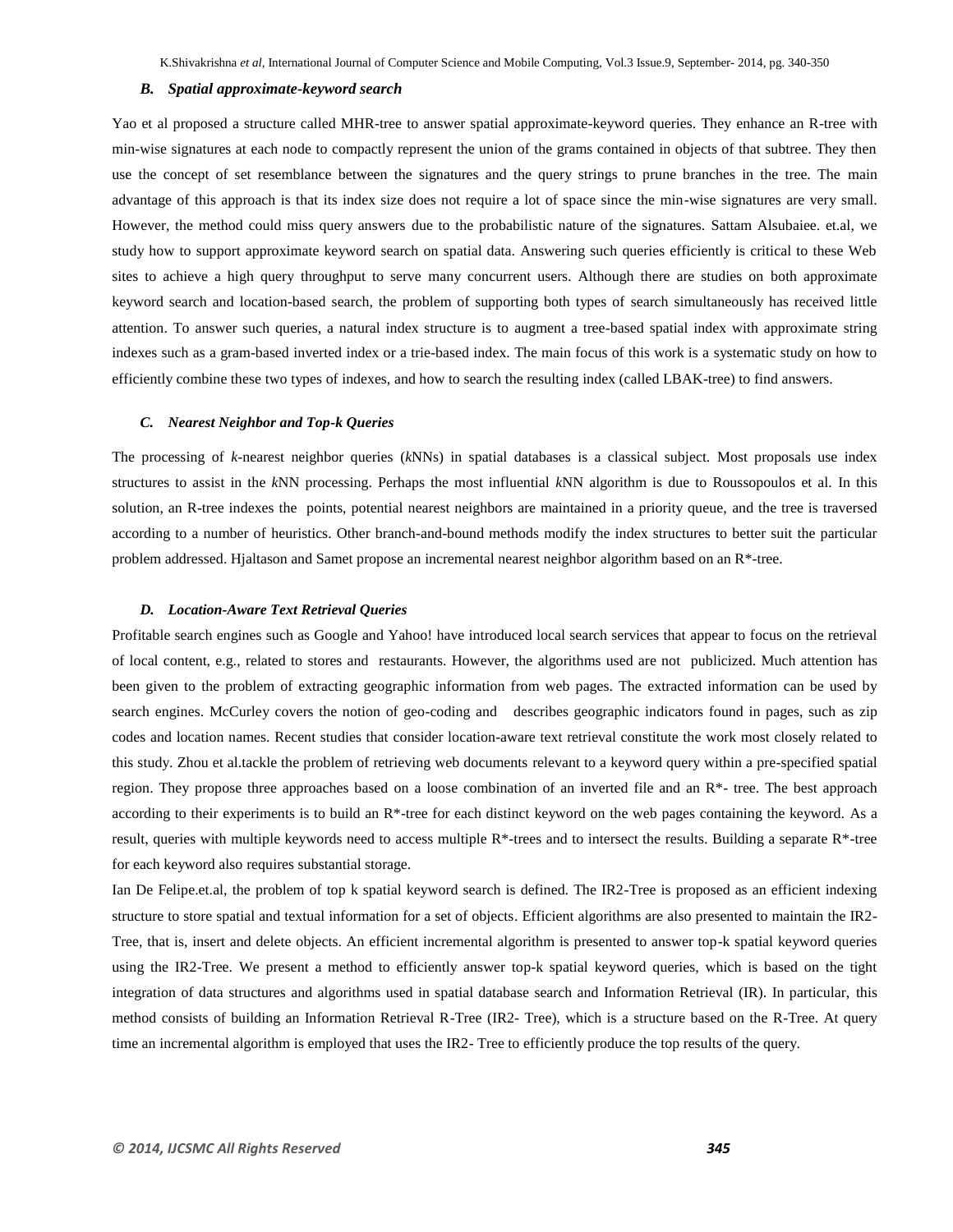## **VII. Testing**

Testing is a process of executing a program with the intent of finding an error. A good test case is one that has a high probability of finding an as-yet –undiscovered error. A successful test is one that uncovers an as-yet- undiscovered error. System testing is the stage of implementation, which is aimed at ensuring that the system works accurately and efficiently as expected before live operation commences. It verifies that the whole set of programs hang together. System testing requires a test consists of several key activities and steps for run program, string, system and is important in adopting a successful new system. This is the last chance to detect and correct errors before the system is installed for user acceptance testing.

The software testing process commences once the program is created and the documentation and related data structures are designed. Software testing is essential for correcting errors. Otherwise the program or the project is not said to be complete. Software testing is the critical element of software quality assurance and represents the ultimate the review of specification design and coding. Testing is the process of executing the program with the intent of finding the error. A good test case design is one that as a probability of finding a yet undiscovered error. A successful test is one that uncovers a yet undiscovered error. An1y engineering product can be tested in one of the two ways:

The purpose of testing is to discover errors. Testing is the process of trying to discover every conceivable fault or weakness in a work product. It provides a way to check the functionality of components, sub-assemblies, assemblies and/or a finished product It is the process of exercising software with the intent of ensuring that the Software system meets its requirements and user expectations and does not fail in an unacceptable manner. There are various types of test. Each type addresses a specific testing requirement.

## **VIII. TYPES OF TESTS**

*Unit testing:* Unit testing involves the design of test cases that validate that the internal program logic is functioning properly, and that program inputs produce valid outputs. All decision branches and internal code flow should be validated. It is the testing of individual software units of the application .it is done after the completion of an individual unit before integration. This is a structural testing, that relies on knowledge of its construction and is invasive. Unit tests perform basic tests at component level and test a specific business process, application, and/or system configuration. Unit tests ensure that each unique path of a business process performs accurately to the documented specifications and contains clearly defined inputs and expected results. *Integration testing:* Integration tests are designed to test integrated software components to determine if they actually run as one program. Testing is event driven and is more concerned with the basic outcome of screens or fields. Integration tests demonstrate that although the components were individually satisfaction, as shown by successfully unit testing, the combination of components is correct and consistent. Integration testing is specifically aimed at exposing the problems that arise from the combination of components.

*Functional test:* Functional tests provide systematic demonstrations that functions tested are available as specified by the business and technical requirements, system documentation, and user manuals. Functional testing is centered on the following items:

Valid Input : identified classes of valid input must be accepted.

Invalid Input : identified classes of invalid input must be rejected.

Functions : identified functions must be exercised.

Output : identified classes of application outputs must be exercised.

Systems/Procedures: interfacing systems or procedures must be invoked.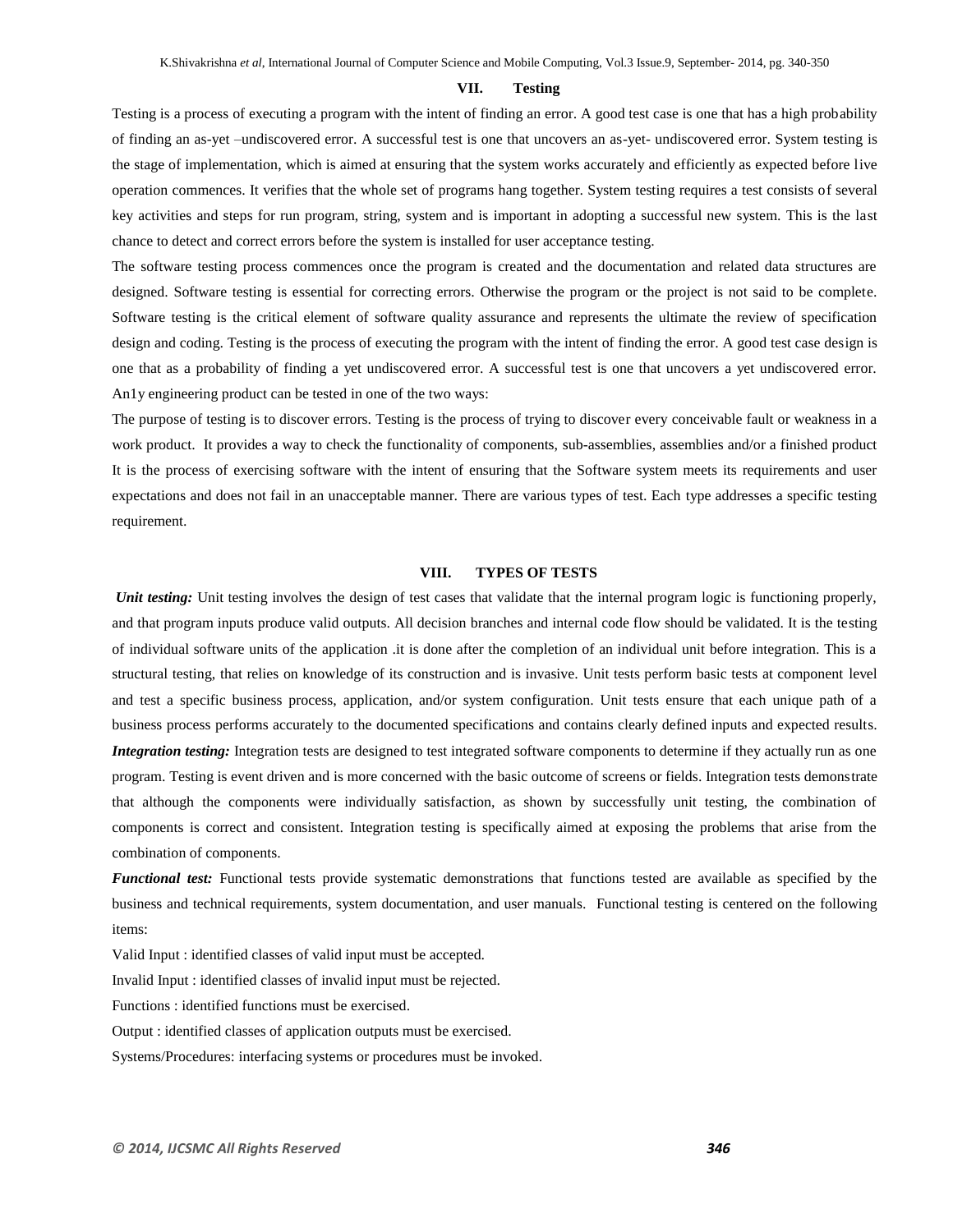Organization and preparation of functional tests is focused on requirements, key functions, or special test cases. In addition, systematic coverage pertaining to identify Business process flows; data fields, predefined processes, and successive processes must be considered for testing.

Before functional testing is complete, additional tests are identified and the effective value of current tests is determined.

*System Test:* System testing ensures that the entire integrated software system meets requirements. It tests a configuration to ensure known and predictable results. An example of system testing is the configuration oriented system integration test. System testing is based on process descriptions and flows, emphasizing pre-driven process links and integration points.

*White Box Testing***:** White Box Testing is a testing in which in which the software tester has knowledge of the inner workings, structure and language of the software, or at least its purpose. It is purpose. It is used to test areas that cannot be reached from a black box level.

*Black Box Testing:* Black Box Testing is testing the software without any knowledge of the inner workings, structure or language of the module being tested. Black box tests, as most other kinds of tests, must be written from a definitive source document, such as specification or requirements document, such as specification or requirements document. It is a testing in which the software under test is treated, as a black box .you cannot "see" into it. The test provides inputs and responds to outputs without considering how the software works.

*Unit Testing:* Unit testing is usually conducted as part of a combined code and unit test phase of the software lifecycle, although it is not uncommon for coding and unit testing to be conducted as two distinct phases.

*Test strategy and approach:* Field testing will be performed manually and functional tests will be written in detail. *Test objectives* 

- All field entries must work properly.
- **Pages must be activated from the identified link.**
- The entry screen, messages and responses must not be delayed.

#### *Features to be tested*

- Verify that the entries are of the correct format
- No duplicate entries should be allowed
- All links should take the user to the correct page.

*Integration Testing:* Software integration testing is the incremental integration testing of two or more integrated software components on a single platform to produce failures caused by interface defects. The task of the integration test is to check that components or software applications, e.g. components in a software system or – one step up – software applications at the company level – interact without error.

*Test Results***:** All the test cases mentioned above passed successfully. No defects encountered.

*Acceptance Testing:* User Acceptance Testing is a critical phase of any project and requires significant participation by the end user. It also ensures that the system meets the functional requirements**.** 

*Test Results:* All the test cases mentioned above passed successfully. No defects encountered.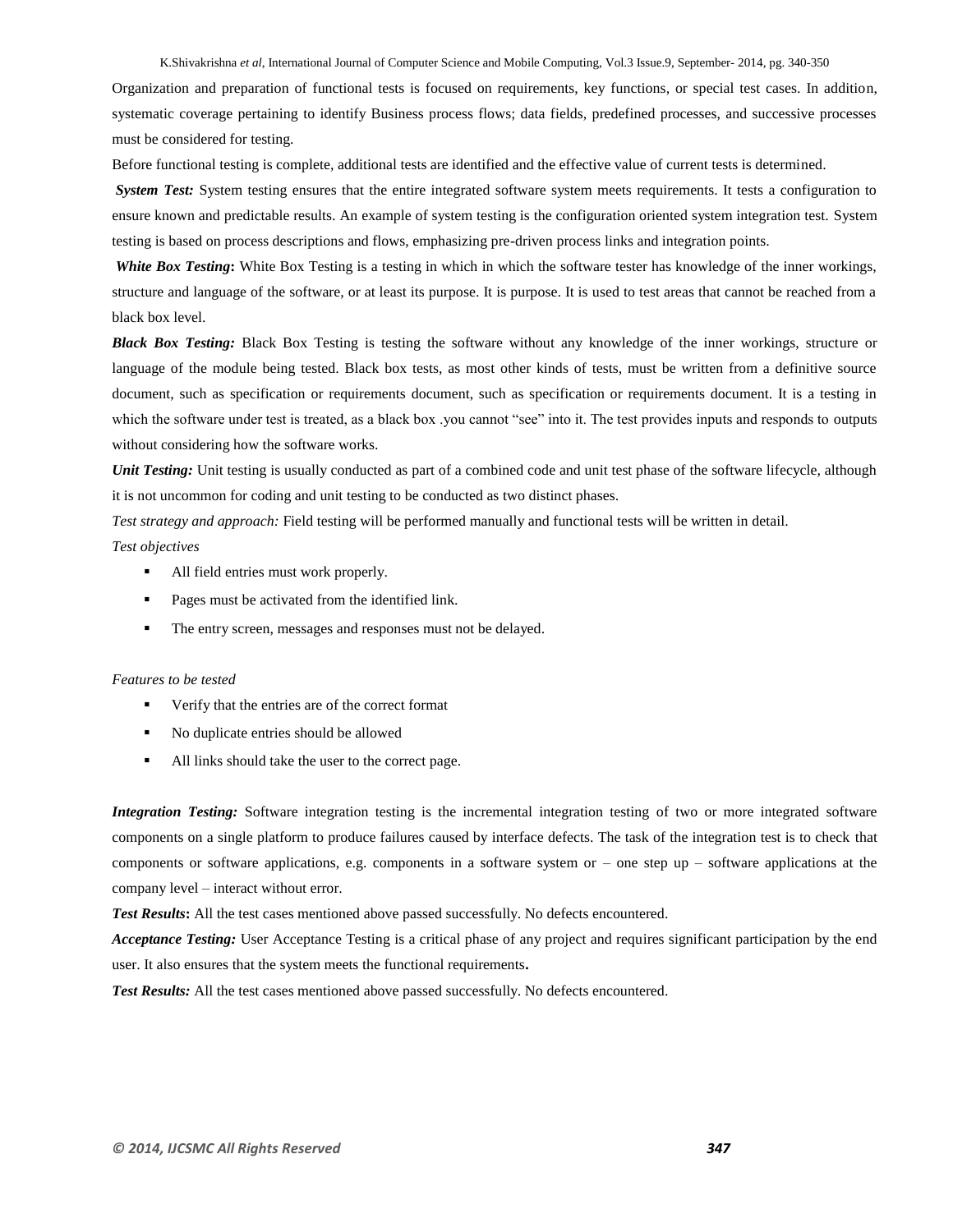## **IX. Conclusions**

In this paper we introduced the problem of spatial keyword search and explained the performance limitations of current approaches.

We proposed a solution which is dramatically faster than current approaches and is based on a combination of R-Trees and signature files techniques. In particular we introduced the IR2-Tree and showed how it is maintained in the presence of data updates. An efficient incremental algorithm was presented that uses the IR –Tree to answer spatial keyword queries. We experimentally evaluated our technique, which proved its superior performance. We have seen plenty of applications calling for a search engine that is able to efficiently support novel forms of spatial queries that are integrated with keyword search. The existing solutions to such queries either incur prohibitive space consumption or are unable to give real time answers. In this paper, we have remedied the situation by developing an access method called *the* spatial inverted index (SIindex). Not only that the SI-index is fairly space economical, but also it has the ability to perform keyword-augmented nearest neighbor search in time that is at the order of dozens of milliseconds. Furthermore, as the SI-index is based on the conventional technology of inverted index, it is readily incorporable in a commercial search engine that applies massive parallelism, implying its immediate industrial merits.

## **References:**

[1] S. Agrawal, S. Chaudhuri, and G. Das. Dbxplorer: A system for keyword-based search over relational databases. In *Proc. Of International Conference on Data Engineering (ICDE)*, pages 5–16, 2002.

[2] N. Beckmann, H. Kriegel, R. Schneider, and B. Seeger. The R\*-tree: An efficient and robust access method for points and rectangles. In *Proc. of ACM Management of Data (SIGMOD)*, pages 322–331, 1990.

[3] G. Bhalotia, A. Hulgeri, C. Nakhe, S. Chakrabarti, and S. Sudarshan. Keyword searching and browsing in databases using banks. In *Proc. of International Conference on Data Engineering (ICDE)*, pages 431–440, 2002.

[4] X. Cao, L. Chen, G. Cong, C. S. Jensen, Q. Qu, A. Skovsgaard, D. Wu, and M. L. Yiu. Spatial keyword querying. In *ER*, pages 16–29, 2012.

[5] X. Cao, G. Cong, and C. S. Jensen. Retrieving top-k prestige-based relevant spatial web objects. *PVLDB*, 3(1):373–384, 2010.

[6] X. Cao, G. Cong, C. S. Jensen, and B. C. Ooi. Collective spatial keyword querying. In *Proc. of ACM Management of Data (SIGMOD)*, pages 373–384, 2011.

[7] B. Chazelle, J. Kilian, R. Rubinfeld, and A. Tal. The bloomier filter: an efficient data structure for static support lookup tables. In *Proc. of the Annual ACM-SIAM Symposium on Discrete Algorithms (SODA)*, pages 30–39, 2004.

[8] Y.-Y. Chen, T. Suel, and A. Markowetz. Efficient query processing in geographic web search engines. In *Proc. of ACM Management of Data (SIGMOD)*, pages 277–288, 2006.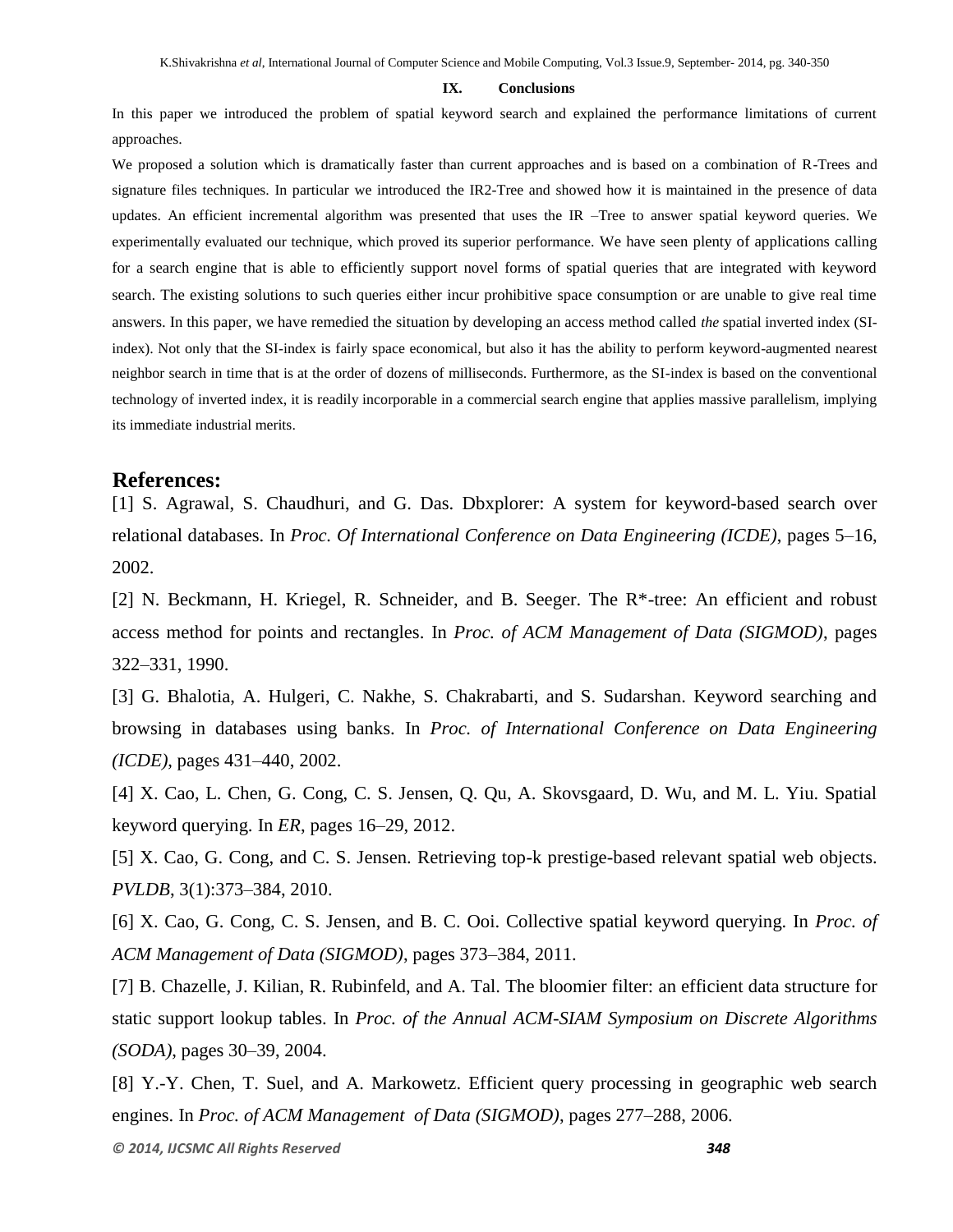[9] E. Chu, A. Baid, X. Chai, A. Doan, and J. Naughton. Combining keyword search and forms for ad hoc querying of databases. In *Proc. of ACM Management of Data (SIGMOD)*, 2009.

[10] G. Cong, C. S. Jensen, and D. Wu. Efficient retrieval of the top-k most relevant spatial web objects. *PVLDB*, 2(1):337–348, 2009.

[11] Y.-Y. Chen, T. Suel, and A. Markowetz. Efficient query processing in geographic web search engines. In *SIGMOD*, 2006.

[12] S. Alsubaiee, A. Behm, and C. Li. Supporting location-based approximate-keyword queries. In *GIS*, pages 61–70, 2010.

[13] A. Arasu, S. Chaudhuri, K. Ganjam, and R. Kaushik. Incorporating string transformations in record matching. In *SIGMOD*, pages 1231– 1234, 2008.

[14] G. Cong, C. S. Jensen, and D. Wu. Efficient retrieval of the top-k most relevant spatial web objects. *PVLDB*, 2(1), 2009.

[15] I. D. Felipe, V. Hristidis, and N. Rishe. Keyword search on spatial databases. In *ICDE*, 2008.

[16] A. Guttman. R-trees: A dynamic index structure for spatial searching. In *SIGMOD*, 1984.

[17] X. Cao, G. Cong, and C. S. Jensen. Retrieving top-k prestigebased relevant spatial web objects. *Proc. VLDB Endow.*, 3:373– 384, 2010.

[18] K. Chakrabarti, S. Chaudhuri, V. Ganti, and D. Xin. An efficient filter for approximate membership checking. In *SIGMOD*, pages 805–818, 2008.

[19] S. Chaudhuri, K. Ganjam, V. Ganti, and R. Motwani. Robust and efficient fuzzy match for online data cleaning. In *SIGMOD*, pages 313– 324, 2003.

[20] S. Chaudhuri, V. Ganti, and L. Gravano. Selectivity estimation for string predicates: Overcoming the underestimation problem. In *ICDE*, pages 227–238, 2004.

[21] S. Chaudhuri, V. Ganti, and R. Kaushik. A primitive operator for similarity joins in data cleaning. In *ICDE*, pages 5–16, 2006.

[22] M. Hadjieleftheriou, A. Chandel, N. Koudas, and D. Srivastava. Fast indexes and algorithms for set similarity selection queries. In *ICDE*, 2008.

[23] G. Cong, C. S. Jensen, and D. Wu. Efficient retrieval of the top-k most relevant spatial web objects. *PVLDB*, 2(1):337–348, 2009.

[24] R. Hariharan, B. Hore, C. Li, and S. Mehrotra. Processing spatial-keyword (SK) queries in geographic information retrieval (GIR) systems. In *SSDBM*, 2007.

[25] C. Li, J. Lu, and Y. Lu. Efficient merging and filtering algorithms for approximate string searches. In *ICDE*, 2008.